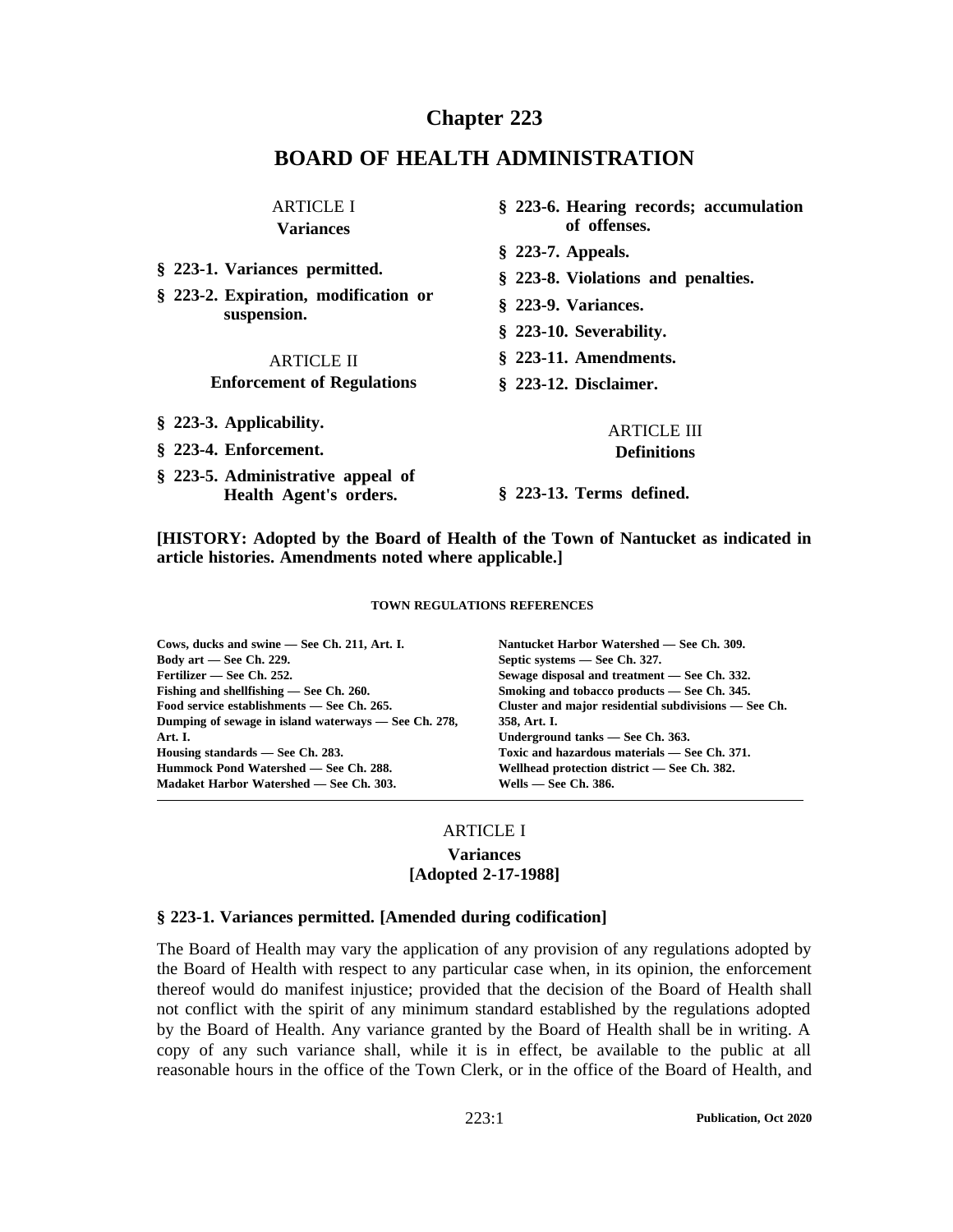notice of the gran<sup>t</sup> of variance shall be filed with the Commissioner of Public Health of the Commonwealth.

#### **§ 223-2. Expiration, modification or suspension.**

Any variance or other modification authorized to be made by this article may be subject to such qualification, revocation, suspension, or expiration as the Board of Health expresses in its grant. A variance or other modification authorized to be made by this article may otherwise be revoked, modified, or suspended, in whole or in part, only after the holder thereof has been notified in writing and has been given an opportunity to be heard, in conformity with the requirements for an order and hearing in 105 CMR 400.400.

#### ARTICLE II

## **Enforcement of Regulations [Adopted 8-22-1990, effective 8-24-1990]**

#### **§ 223-3. Applicability. [Amended during codification]**

The regulations in this Article II are generally applicable to all Board of Health regulations set forth in Chapter 332, Sewage Disposal and Treatment, Articles I, III and IV, Chapter 371, Toxic and Hazardous Materials, and Chapter 386, Article I, Private Wells, of the Town Regulations and any other presen<sup>t</sup> or future regulations that the Board of Health may designate by resolution.

#### **§ 223-4. Enforcement.**

- A. The Health Agent shall investigate violations of Chapter 332, Sewage Disposal and Treatment, Articles I, III and IV, Chapter 371, Toxic and Hazardous Materials, and Chapter 386, Article I, Private Wells, of the Town Regulations and any regulations adopted by the Board of Health and may take such actions as the Agent deems necessary for the protection of the public health and the enforcement of the regulations adopted by the Board of Health. **[Amended during codification]**
- B. If an investigation reveals <sup>a</sup> violation of any regulation adopted by the Board of Health, the Health Agent shall order the owner to comply with the violated provision(s). **[Amended during codification]**
- C. These orders shall be in writing and served in the following manner:
	- (1) Personally, by any person authorized to serve civil process; or
	- (2) By any person authorized to serve civil process by leaving <sup>a</sup> copy of the order at the owner's/operator's last and usual place of abode; or
	- (3) By sending the owner/operator <sup>a</sup> copy of the order by registered or certified mail, return receipt requested, if the owner/operator is within the Commonwealth; or
	- (4) If the owner's/operator's last and usual place of abode is unknown or outside the Commonwealth, by posting <sup>a</sup> copy of the order in <sup>a</sup> conspicuous place on or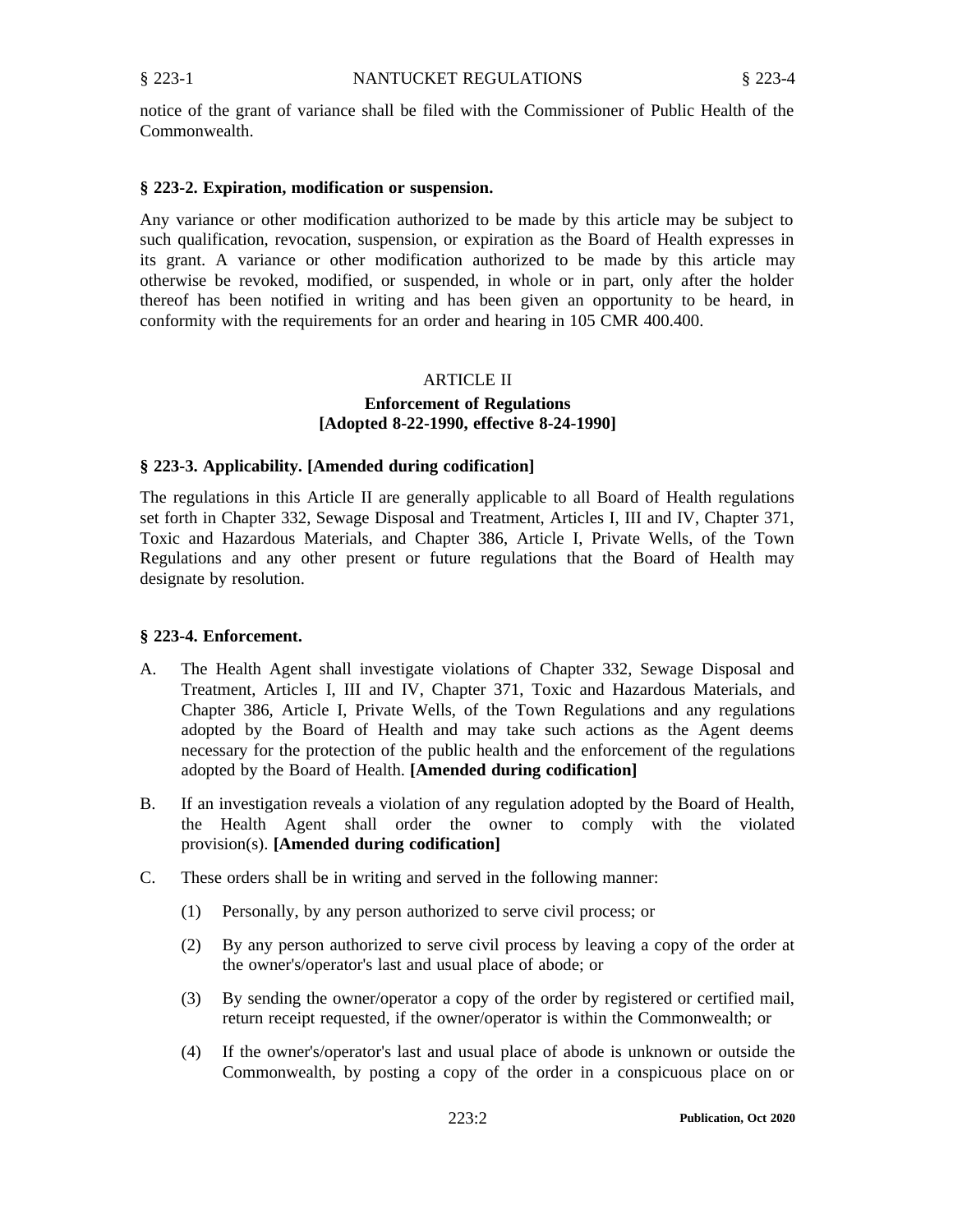about the premises and by advertising it for three out of five consecutive days in one or more newspapers of general circulation on Nantucket.

## **§ 223-5. Administrative appeal of Health Agent's orders.**

The owner/operator to whom any order has been served may reques<sup>t</sup> <sup>a</sup> hearing before the Board of Health by filing with the Board, within seven days after the day the order was served, <sup>a</sup> written petition requesting <sup>a</sup> hearing on the matter. Upon receipt of such petition, the Board shall set <sup>a</sup> time and place for such hearing and shall inform the owner/operator thereof in writing. The hearing shall be commenced not later than 30 days after the day on which the order was served. The Board, upon application of the owner/operator, may postpone the date of the hearing for <sup>a</sup> reasonable time beyond such thirty-day period if in the judgment of the Board the owner/operator has submitted <sup>a</sup> good and sufficient reason for such postponement. At the hearing, the owner/operator shall be given an opportunity to be heard and to show why the order should be modified or withdrawn. After the hearing, the Board shall sustain, modify, or withdraw the order and shall inform the owner in writing of its decision. If the Board sustains or modifies the order, it shall be carried out within the time period allotted in the original order or in the modification.

### **§ 223-6. Hearing records; accumulation of offenses.**

- A. Every notice, order, or other record prepared by the Board in connection with the hearing shall be entered as <sup>a</sup> matter of public record in the office of the Board of Health.
- B. If <sup>a</sup> written petition for <sup>a</sup> hearing is not filed with the Board within seven days after the day an order has been served or if, after the hearing, the order has been sustained in any part, each day's failure to comply with the order as issued or modified shall constitute an additional offense.

## **§ 223-7. Appeals.**

Any person aggrieved by <sup>a</sup> decision of the Health Agent may seek relief therefrom within 30 days by appeal to the Board, which shall, after the hearing, issue <sup>a</sup> final decision. Any person aggrieved by the final decision of the Board may seek relief therefrom within 30 days in any court of competent jurisdiction, as provided by the laws of the Commonwealth.

## **§ 223-8. Violations and penalties. [Amended during codification]**

- A. Any person who violates any provision of any regulations adopted by the Board of Health, or who fails to comply with any order by the Board for which <sup>a</sup> penalty is not provided in MGL <sup>c</sup> 111, § 31, or otherwise in any of the General Laws, shall, upon conviction, be fined \$300. Each day's failure to comply with any order by the Board shall constitute <sup>a</sup> separate offense.
- B. The Health Agent, as enforcing person, may, as an alternative to the initiation of criminal proceedings, seek enforcement through noncriminal proceedings pursuan<sup>t</sup> to MGL c. 40, § 21D and Chapter 1, Article II of the Code of the Town of Nantucket, in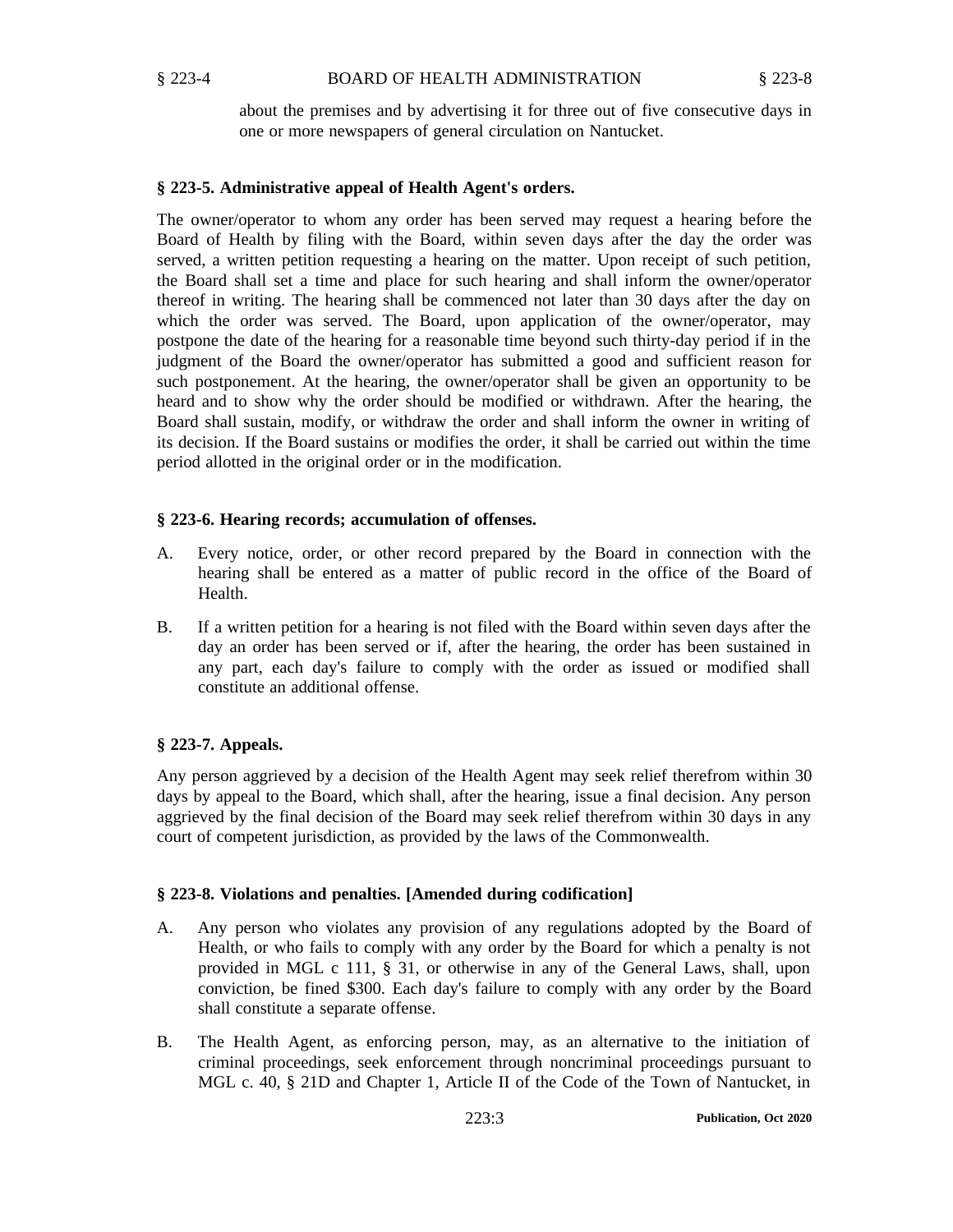which case <sup>a</sup> penalty of \$300 shall be imposed for each violation of any provision of any regulations adopted by the Board of Health. Each day that <sup>a</sup> violation occurs shall be deemed <sup>a</sup> separate violation.

#### **§ 223-9. Variances. [Amended during codification]**

The Board of Health may vary any provision of any regulations adopted by the Board of Health with respec<sup>t</sup> to any particular case when, in its opinion, 1) the enforcement thereof would do manifest injustice, and 2) the applicant has proved that the same degree of protection can be achieved without strict application of the particular provision. All variances shall be considered at <sup>a</sup> hearing by the Board of Health and shall further comply with Article I, Variances, of this chapter.

### **§ 223-10. Severability. [Amended during codification]**

Each regulation adopted by the Board of Health shall be construed as separate to the end that if any regulation or sentence, clause, or phrase thereof shall be held invalid for any reason, the remainder of that regulation and all other regulations shall continue in full force.

### **§ 223-11. Amendments. [Amended during codification]**

The regulations adopted by the Board of Health or any portion thereof may be amended, supplemented or repealed from time to time by the Board, with notice as provided by law, on its own motion or by petition.

## **§ 223-12. Disclaimer. [Amended during codification]**

Issuance of <sup>a</sup> well, septic system or other permit under regulations adopted by the Board of Health shall not be construed as <sup>a</sup> guarantee by the Board or its agents that the water, septic or disposal system permit will function satisfactorily nor that the water supply or disposal will be of sufficient quality or quality for its intended use.

### **ARTICLE III Definitions**

## **[Adopted 1-1-2005]**

#### **§ 223-13. Terms defined.**

For the purpose of the Town of Nantucket Board of Health regulations, the following terms shall have the following meanings, unless the context clearly requires otherwise. Terms expressed in the singular shall be construed to incorporate the plural, and vice versa, unless the context otherwise requires. **1**

ACRE — A unit of land measure equal to 40,000 square feet, which is considered <sup>a</sup> buildable acre in accordance with standard real estate practices.

<sup>1.</sup> Editor's Note: The definition of "1978 Code," formerly included in this section, was repealed during codification.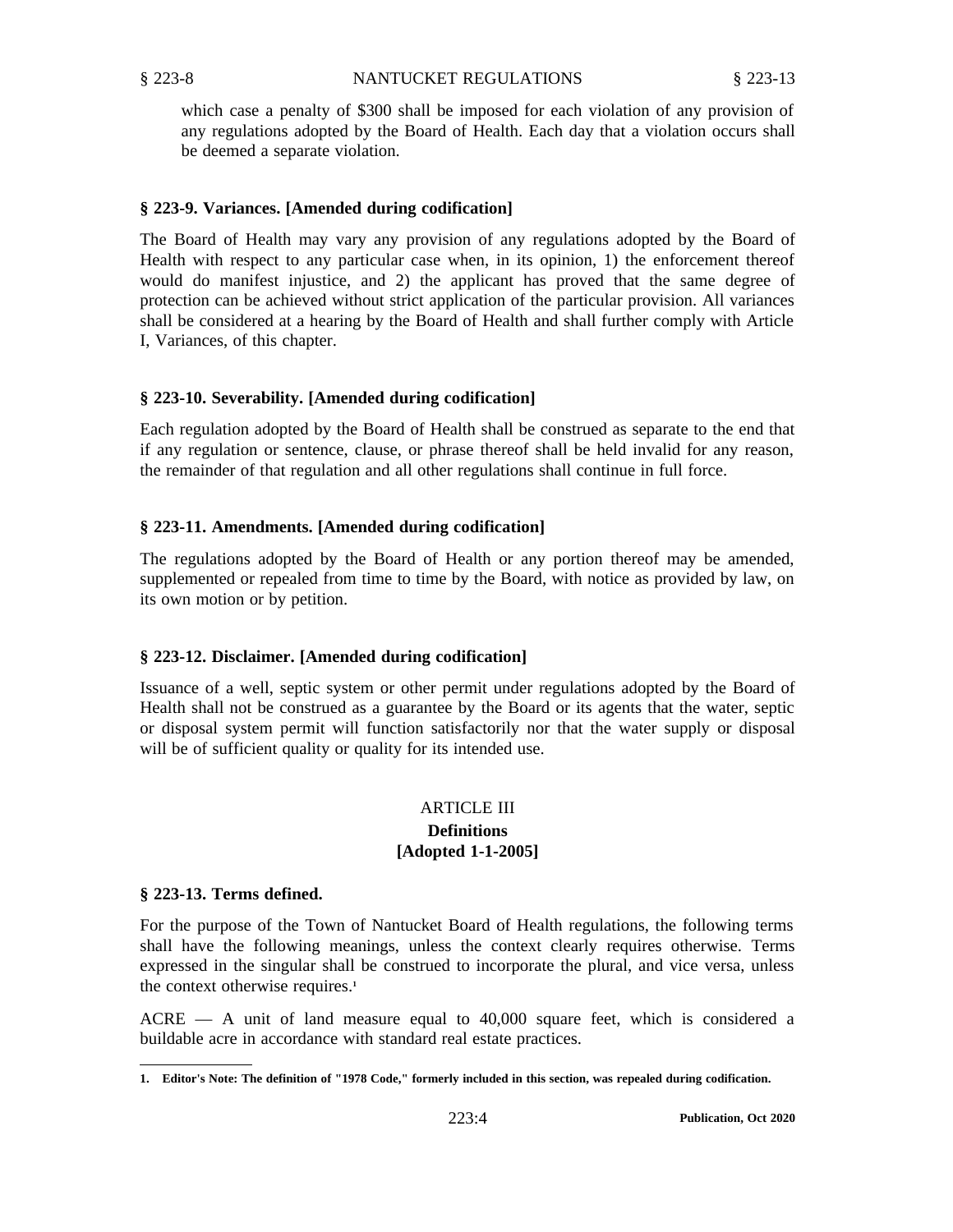AGENCY — An agency, department, board, commission, or authority of the Commonwealth or of the federal governmen<sup>t</sup> and any authority of any political subdivision which is specifically created as an authority under special or general law. The term shall not include housing authorities permitted pursuan<sup>t</sup> to MGL c. 40A.

ANSI —American National Standards Institute.

APPROVING AUTHORITY  $- A$  local approving authority as defined in 310 CMR 15.002; or the Department with regard to systems owned or operated by an agency of the Commonwealth or of the federal government, or on <sup>a</sup> case-by-case basis as determined by the Department to be necessary to carry out the purposes of 310 CMR 15.000.

ASTM — The American Society for Testing and Materials. **[Amended during codification]**

BATHROOM — A room containing <sup>a</sup> sink, toilet facility, and <sup>a</sup> shower or tub.

BEDROOM —

- A. Any habitable space in <sup>a</sup> structure suitable for living and sleeping that exists in <sup>a</sup> structure as <sup>a</sup> room separated from adjacent space by <sup>a</sup> wall extending from the ceiling to the floor with or without doorways and windows that consists of the following:
	- (1) Floor space of no less than 70 square feet;
	- (2) For new construction, and for existing houses and new and existing mobile homes, <sup>a</sup> ceiling height of no less than seven feet;
	- (3) An electrical service and ventilation; and
	- (4) At least one window.
- B. Dining rooms, living rooms, kitchens, halls, bathrooms, closets, unfinished cellars, storage and utility space are not considered bedrooms in dwelling units with seven rooms or less. For the purpose of septic system design, single-family dwellings shall be presumed to have at least three bedrooms. Where the total number of rooms for <sup>a</sup> single-family dwelling exceeds seven, the number of bedrooms presumed shall be calculated by dividing the total number of rooms by two then rounding down to the next lowest whole number.
- C. An undivided room area greater than 50% of the floor area of any single level, exclusive of dining rooms, kitchens, halls, bathrooms, and closets, and greater than 400 square feet in area will be equivalent to two bedrooms for design flow calculation purposes.
- D. Finished basements containing at least one full bathroom will be considered as one bedroom for design flow calculations.

BIOLOGICAL MAT — A layer composed of microorganisms and organic material located below <sup>a</sup> soil absorption system which forms on the infiltrative surface of soil and which provides biological treatment of septic tank effluent.

BLACKWATER — Wastewater from toilets, urinals, and any drains equipped with garbage grinders.

BOARD OF HEALTH — The Town of Nantucket Board of Health.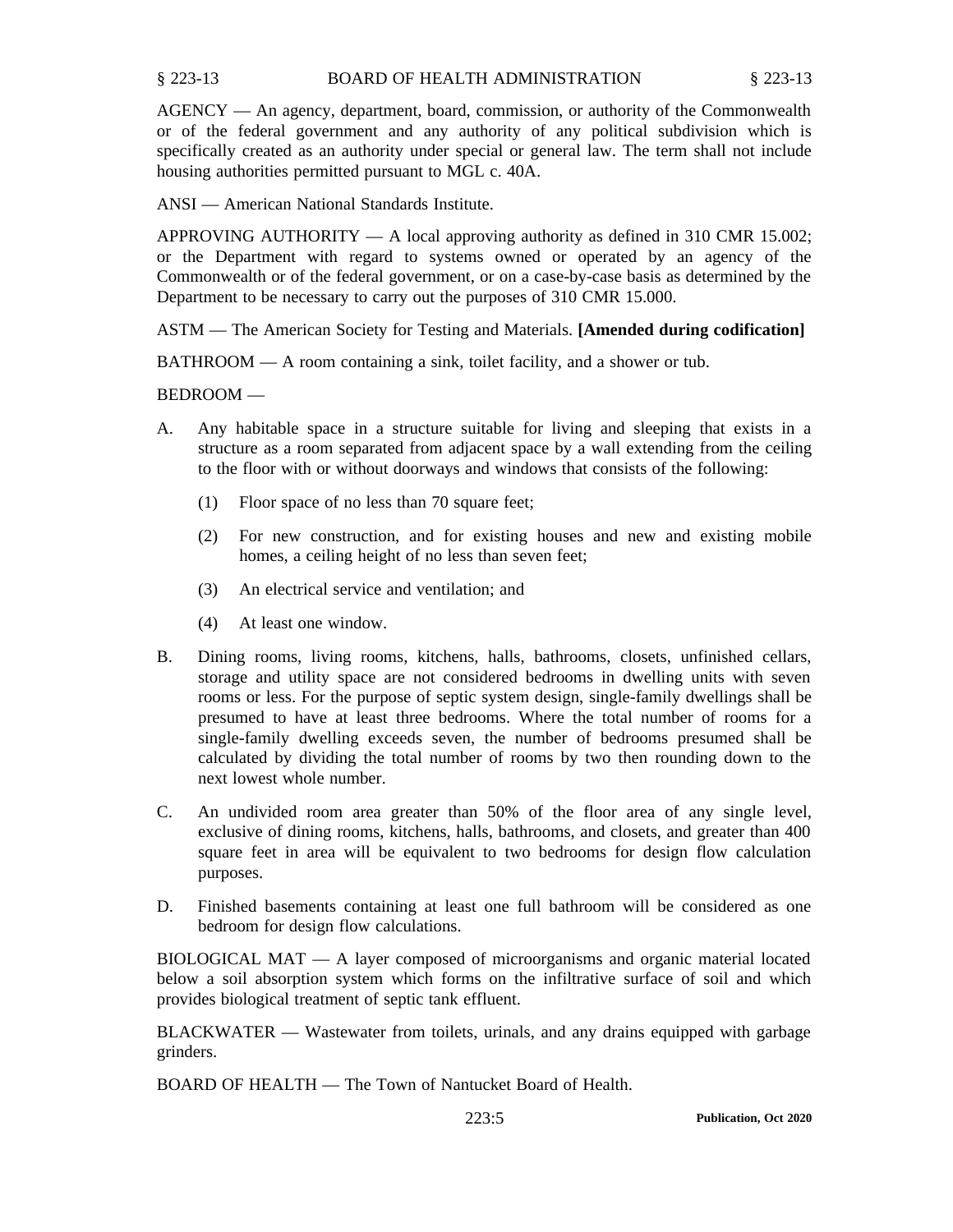BORDERING VEGETATED WETLANDS — Any land or surface area so defined by the Massachusetts Wetlands Protection Act, MGL c. 131, § 40 and 310 CMR 10.55(2).

BUILDING — A structure enclosed within exterior walls or firewalls, built, erected, or framed of any material, whether portable or fixed, having <sup>a</sup> roof, to form <sup>a</sup> structure for the shelter of persons, animals, or property.

BUILDING SEWER — A pipe which begins outside the inner face of <sup>a</sup> building wall and extends to an on-site system or municipal or private sewer.

CAMPGROUND — A facility regulated pursuan<sup>t</sup> to 105 CMR 430.00 or 105 CMR 440.00 and any campground operated by the Department of Environmental Protection in <sup>a</sup> state park. **[Amended during codification]**

CELLAR/FOUNDATION WALL — That portion of the outside surface of the supporting wall enclosing <sup>a</sup> full basement which is above the cellar floor and below the ground surface.

CERTIFICATE OF COMPLIANCE or CERTIFICATE  $-$  A certificate issued by the approving authority to the owner or operator of <sup>a</sup> system in accordance with 310 CMR 15.021 indicating that an on-site system has been constructed or upgraded, and inspected, as necessary, in compliance with 310 CMR 15.00.

CERTIFIED SYSTEM — An alternative system which has been approved by the Department for specified uses or site conditions pursuan<sup>t</sup> to 310 CMR 15.288. Systems which have been certified may be approved for use by the Board without further departmental review but subject to any limitations on their use imposed by the Department in 310 CMR 15.00.

CERTIFIED VERNAL POOL  $-$  A surface water body that has been certified by the Massachusetts Division of Fisheries and Wildlife as <sup>a</sup> vernal pool in accordance with the Vernal Pool Certification Guidelines pursuan<sup>t</sup> to the Massachusetts Natural Heritage and Endangered Species Program administered by the Massachusetts Department of Fisheries, Wildlife and Environmental Law Enforcement at the time <sup>a</sup> permit application is submitted to the approving authority.

 $CESSPOOL$  — A pit with open jointed linings or tiles in the bottom and/or sidewalls into which raw sewage is discharged, the liquid portion of the sewage being disposed of by seeping or leaching into the surrounding soils, and the solids or sludge being retained in the pit. A cesspool shall be considered <sup>a</sup> failed system by definition.

COASTAL BEACH — Unconsolidated sediment subject to wave, tidal and coastal storm action which forms the gently sloping shore of <sup>a</sup> body of salt water and includes tidal flats, as more fully defined in MGL c. 131, § 40 and 310 CMR 10.27(2).

COMMERCIAL SEWAGE WASTE — Nontoxic, nonhazardous wastewater generated in <sup>a</sup> trade, occupation, or business, including transient residential facilities as defined in Chapter 139, Zoning, § 139-2, of the Code of the Town of Nantucket, but excluding private residential uses.

COVER MATERIALS — The soils placed on top of <sup>a</sup> soil absorption system to bring the area to finish grade.

CROWN — The top of the internal cross section of <sup>a</sup> pipe or fitting.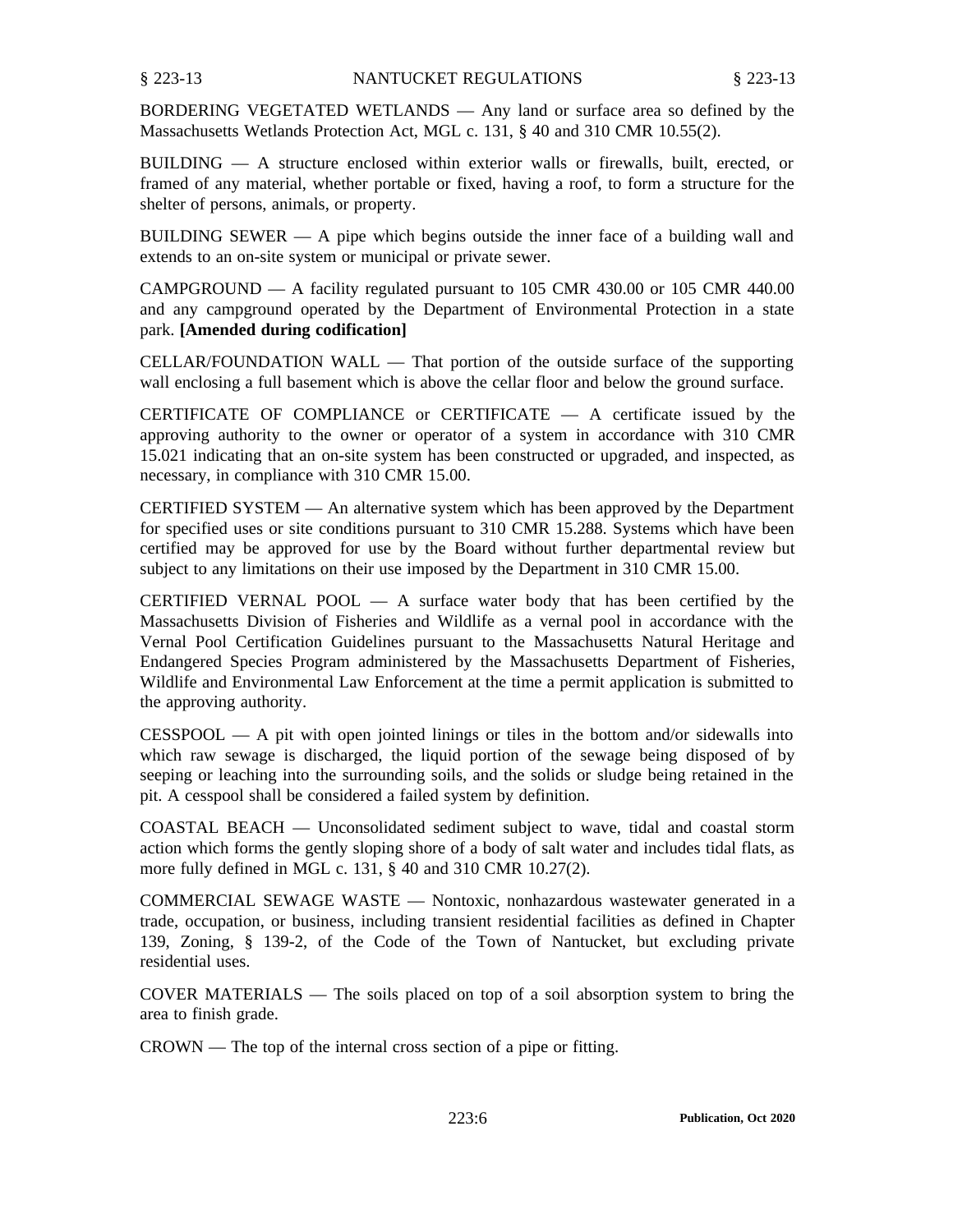### BOARD OF HEALTH ADMINISTRATION § 223-13 § 223-13

DEEP OBSERVATION HOLE — An open pit excavated to <sup>a</sup> minimum depth of 12 feet to permit examination of the soils and to obtain data relative to the depth to groundwater.

DEPARTMENT — The Massachusetts Department of Environmental Protection.

# DEPTH TO GROUNDWATER —

- A. The groundwater/water table elevations shall be determined by:
	- (1) Direct observation of highest groundwater elevation (including seasonal perched and tidally influenced groundwater) in <sup>a</sup> test pit excavation;
	- (2) Direct observation of mottling (redoximorphic features) in <sup>a</sup> test pit excavation; and
	- (3) By calculation using the USGS Frimpter High Ground Water Adjustment Method (reference "Probable High Groundwater Levels in Massachusetts USGS Water Resources Investigation Open File Report 80 - 1205). Reference available in Health Department.
- B. The actual recorded depth to groundwater shall be the highest groundwater elevation determined by Subsection A(1), (2), and (3) (based on National Geodetic Vertical Datum) as subtracted from the existing ground elevation at the test pit excavation.

DESIGN FLOW — The quantity of sanitary sewage, expressed in gallons per day (gpd) for which a system must be designed in accordance with 310 CMR 15.203.

DESIGNER — A registered sanitarian or <sup>a</sup> professional engineer registered in the Commonwealth of Massachusetts.

DISPOSAL AREA — The subsurface environment in which <sup>a</sup> soil absorption system or reserve area is located.

DISPOSAL SYSTEM — See "on-site system."

DISPOSAL SYSTEM CONSTRUCTION PERMIT or PERMIT — Written approval issued by the Board in accordance with 310 CMR 15.020 authorizing the construction, upgrade or expansion of an on-site system.

DISPOSAL SYSTEM INSTALLER — A person licensed in accordance with 310 CMR 15.019, who constructs, repairs, or replaces an on-site subsurface sewage disposal system.

DISPOSAL SYSTEM INSTALLER'S PERMIT — A permit issued in accordance with 310 CMR 15.019.

DISTRIBUTION BOX — A level, watertight structure which receives septic tank effluent and distributes it in substantially equal portions to distribution lines in <sup>a</sup> soil absorption system.

DISTRIBUTION LINE — A pipe which provides dispersion of septic tank effluent within <sup>a</sup> soil absorption system.

DOSING CHAMBER — A watertight structure placed between <sup>a</sup> septic tank and either <sup>a</sup> distribution box or <sup>a</sup> soil absorption system which is equipped with <sup>a</sup> pump designed to discharge septic tank effluent at <sup>a</sup> predetermined rate to <sup>a</sup> soil absorption system.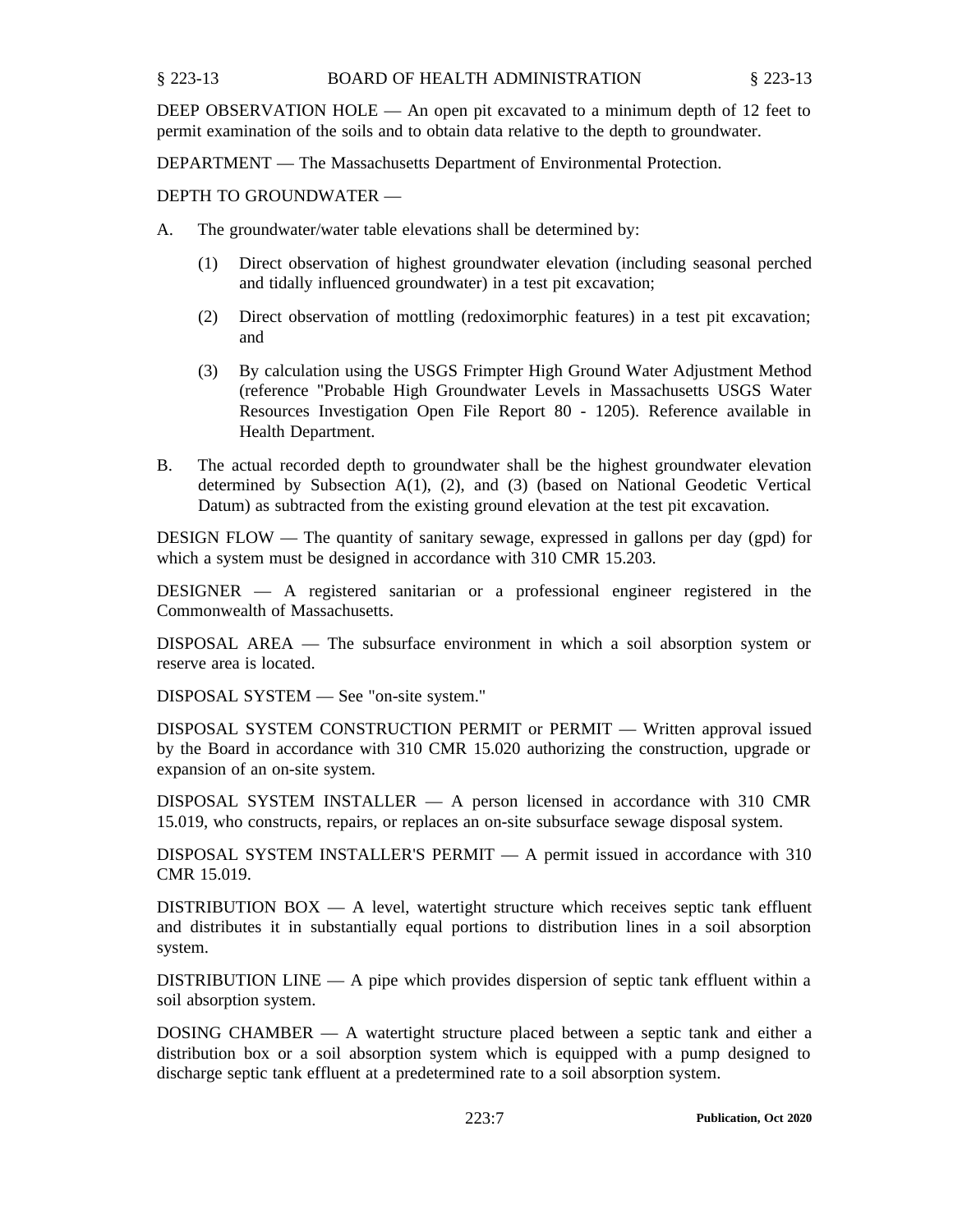DRY WELL — A pit with open jointed lining or holes through which stormwater drainage from roofs, basement floors, foundations or other areas seep into the surrounding soil.

 $DUNE - A coastal dune, as defined in MGL c. 131, § 40 and 310 CMR 10.28(2).$ 

 $DWELLING - A$  building which is used, intended, or designed for human habitation, including, but not limited to, houses, hotels, motels, apartments, mobile and modular homes and condominiums.

EFFECTIVE CAPACITY — The liquid volume of <sup>a</sup> tank below the liquid level line.

EFFLUENT — Sanitary sewage/septage discharged into the environment, whether or not treated.

EMERGENCY REPAIRS — The repair of <sup>a</sup> system which is necessary to preven<sup>t</sup> sewage backup into <sup>a</sup> building, surface breakout of sewage, or to alleviate an imminent danger to public health, safety or the environment in accordance with 310 CMR 15.353.

FACILITY — Any on-site sewage/septage disposal system. Reference "on-site sewage disposal system" definition.

FAILED SUBSURFACE SEWAGE DISPOSAL SYSTEM or FAILED SYSTEM — A system which fails to protect public health and safety or the environment as set forth in 310 CMR  $15.303(1)(a)(1)$  through (6), 310 CMR  $15.303(1)(c)$  and 310 CMR 15 303(2) and as documented on the Town of Nantucket Septic System Inspection Form. **[Amended during codification]**

FILL — The clean, uncontaminated, nonindigenous soil placed beneath, above, and/or around <sup>a</sup> soil absorption system, as specified in 310 CMR 15.201 through 15.292. **[Amended during codification]**

GRAYWATER — Any putrescible wastewater discharge from domestic activities, including but not limited to washing machines, sinks, showers, bathtubs, dishwashers, or other sources, excep<sup>t</sup> toilets, urinals, and any drains equipped with garbage grinders.

GREASE TRAP — A watertight structure located on <sup>a</sup> building sewer before <sup>a</sup> septic tank in which grease and oils are separated from other solid and liquid constituents of sewage and accumulated in accordance with 310 CMR 15.230.

GROUNDWATER — All subsurface water contained within <sup>a</sup> zone of saturation, including perched groundwater.

GROUNDWATER QUALITY STANDARDS — The Massachusetts Groundwater Quality Standards, 314 CMR 5.00. **[Amended during codification]**

H-20 WHEEL LOADING — Standard H-20 truck loading as specified by the American Association of State Highway Transportation Officials.

HALF BATH — A room containing <sup>a</sup> sink and toilet facilities only. **[Amended 7-23-2008; amended during codification]**

HOUSING FOR THE ELDERLY  $-$  A facility restricted to use of adults over 55 years of age (in accordance with 42 U.S.C. § 3601 et seq.; as referenced in MGL c. 151B, § 4, paragraph 7).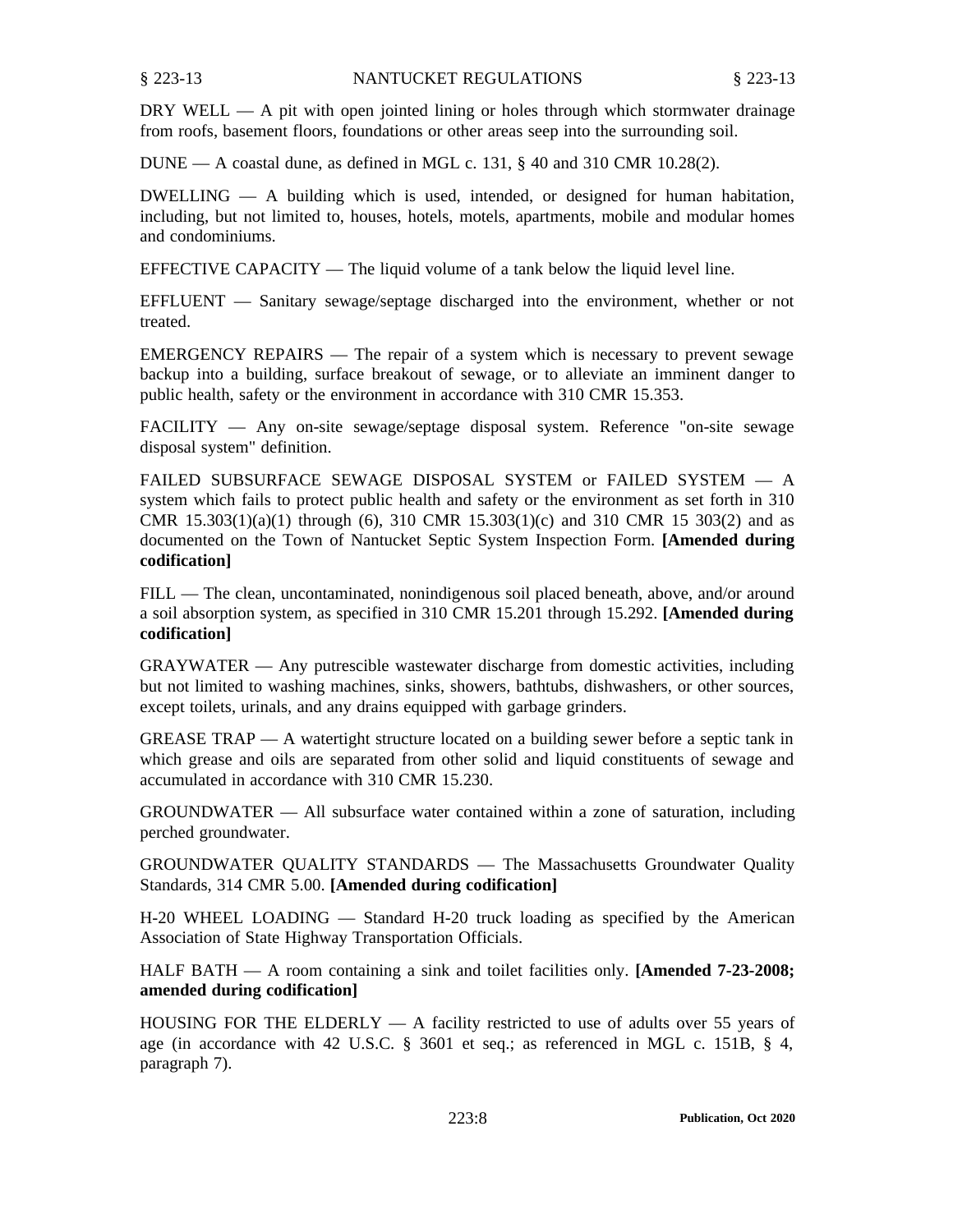### BOARD OF HEALTH ADMINISTRATION § 223-13 § 223-13

 $HUMUS/COMPOSITIONG$  TOILET  $- A$  self-contained system consisting of a composter with <sup>a</sup> separate toilet fixture from which no liquid or solid waste materials are discharged to the surface or subsurface environment and from which <sup>a</sup> humus-/compost-like end product is produced. Such systems may be approved for use only in accordance with the provisions of 310 CMR 15.280 through 15.289.

HYDRAULIC FAILURE — The backflow of effluent within an underground soil absorption system as demonstrated by fluids and/or the observance of fluid levels above the top of the outlet of the distribution box and/or septic tank. The flow or leakage of effluent to the surface of <sup>a</sup> property above the underground soil absorption system and/or the backflow of effluent into any structure shall also be considered as hydraulic failure.

IMPERVIOUS — Material having <sup>a</sup> percolation rate greater than 60 minutes per inch for reasons including, but not limited to, the presence of bedrock, schist, peat, ledge, unconsolidated material, organic matter or topsoil or subsoil.

INDUSTRIAL WASTE — Any water and/or waste generated from any process or industry, manufacture, trade, business, or activity listed in 310 CMR 15.004.

INNOVATIVE/ALTERNATIVE SYSTEMS — Systems designed to provide or enhance onsite sewage disposal which either do not contain all of the components of an on-site disposal system constructed in accordance with 310 CMR 15.001 through 15.293 or which contain components in addition to those specified in 310 CMR 15.100 through 15.293 and which are proposed to the local approving authority and/or the Department for remedial, pilot, provisional, or general use approval pursuan<sup>t</sup> to 310 CMR 15.280 through 15.289, and comply with ANSI Standard 245 for nitrogen reduction.

INTERIM WELLHEAD PROTECTION AREA (IWPA) — An interim wellhead protection area, as defined in Massachusetts drinking water regulations, 310 CMR 22.02. Generally, this is the half-mile radius for sources whose approved pumping rate is 100,000 or greater. For smaller sources, the radius in feet is determined by multiplying the approved pumping rate in gallons per minute by 32, and adding 400.

INVERT — The lowest portion of the internal cross section of <sup>a</sup> pipe or fitting.

IRRIGATION WELL — Any on-site source of groundwater not certified as <sup>a</sup> potable water supply by the local Board of Health or the Department in accordance with MGL c. 111 § 122A and § 160 or 310 CMR 22.00.

LOCAL APPROVING AUTHORITY — The Board of Health or its authorized agen<sup>t</sup> or an agen<sup>t</sup> of the Health District constituted pursuan<sup>t</sup> to MGL c. 111, § 27 acting on behalf of the Board of Health.

LOCAL UPGRADE APPROVAL — An approval granted by the local approving authority allowing the owner or operator of <sup>a</sup> nonconforming system to perform an upgrade of the nonconforming system to the maximum feasible extent, all in accordance with the provisions of 310 CMR 15.401 through 15.405.

LONG-TERM ACCEPTANCE RATE (LTAR) — The stable rate of effluent acceptance through the biological mat of the soil absorption system measured in gallons per day per square foot (gpd/sf).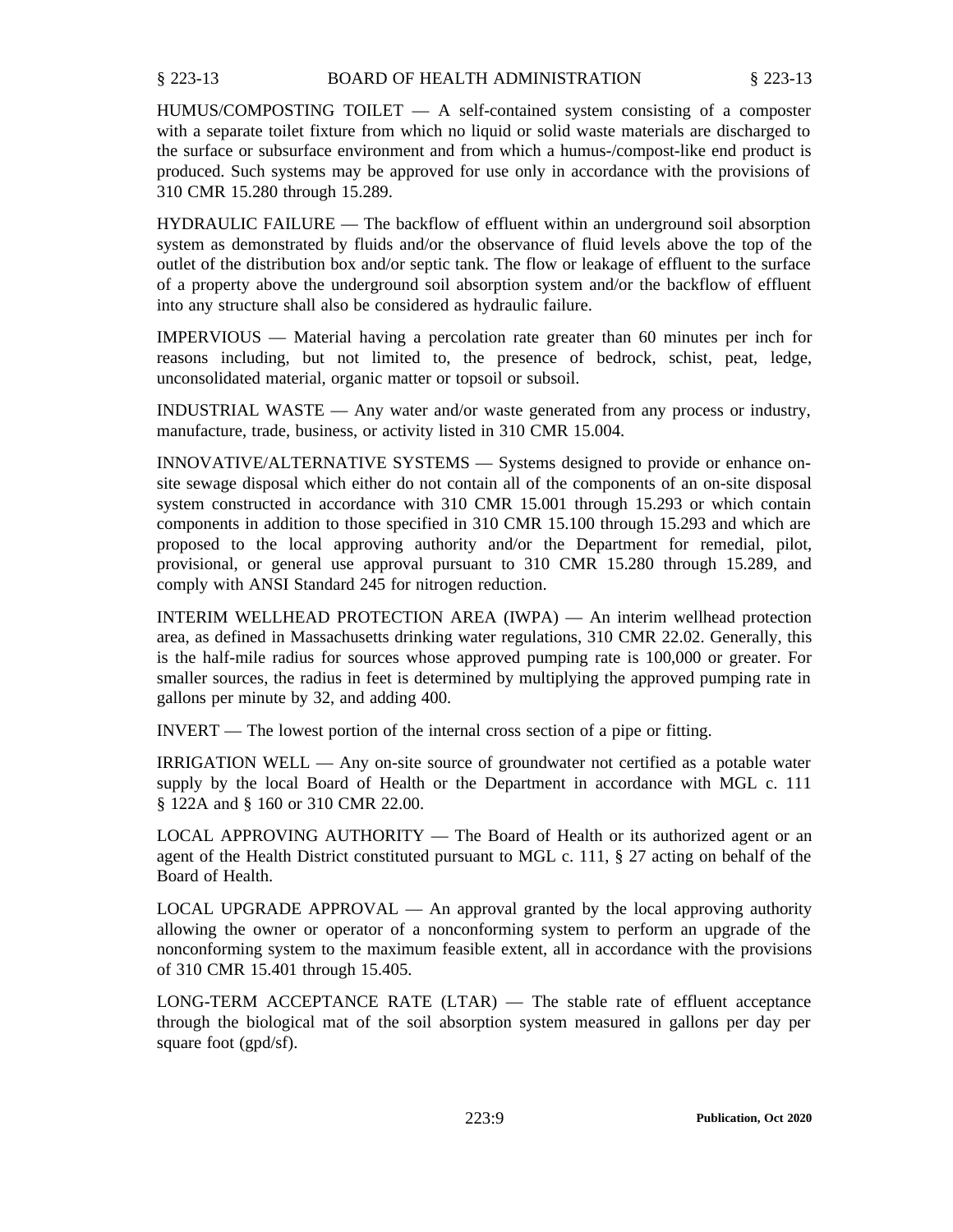MAINTENANCE — All activities required to assure the effective and continuous operation and performance of an on-site system, including, but not limited to, solids and scum removal from the septic tank, releveling the distribution box, and the upgrade of one or more of the system components, exclusive of leaching facilities, all as more fully described in 310 CMR 15.201 through 15.422.

MOBILE HOME  $- A$  single transportable structure on a chassis designed to be used, with or without <sup>a</sup> permanen<sup>t</sup> foundation, as <sup>a</sup> dwelling. The suppor<sup>t</sup> system of <sup>a</sup> mobile home is constructed so that the mobile home may be moved from time to time.

MODULAR HOME  $-$  A prefabricated building designed and constructed to be used as a dwelling and to be transported in two or more sections to <sup>a</sup> site where the sections are permanently connected and installed on <sup>a</sup> permanen<sup>t</sup> foundation.

MOTTLING/REDOXIMORPHIC FEATURES — A color pattern in soil consisting of contrasting high and low chroma colors, which shall be used as an indicator of depth to groundwater.

MULTIPLE-COMPARTMENT TANK — A septic tank containing more than one settling compartment in series.

MUNSELL SYSTEM — The system of classifying soil color consisting of an alphanumeric designation for hue, value and chroma, together with <sup>a</sup> descriptive color name accepted by 310 CMR 15.00 and USDA/NRCS as <sup>a</sup> standard procedure in soil classification.

NGVD — National Geodetic Vertical Datum.

NATURALLY OCCURRING PERVIOUS MATERIAL — Soil exhibiting <sup>a</sup> percolation rate of 60 minutes or less per inch which was deposited on <sup>a</sup> site by natural causes and not by human action.

NEW CONSTRUCTION — The construction of <sup>a</sup> new building and/or addition of enclosed square footage to an existing building for which an occupancy permit is required or an increase in the actual or design flow to any nonconforming system or to any other system above the existing approved capacity. New construction shall not include replacement or repair of an existing building totally or partially destroyed or demolished if there is no increase in flow above the existing approved capacity to any system.

## NITROGEN-SENSITIVE AREA —

- A. Areas which have been determined by the Nantucket Board of Health to be particularly sensitive to the discharge of pollutants from on-site sewage disposal systems, including nitrogen, nitrogen as nitrate, phosphorous and pathogens. Such areas are depicted on <sup>a</sup> plan entitled "Board of Health Nitrogen Sensitive Areas," which is hereby incorporated by reference herein, and as such warrant the imposition of the loading restrictions set forth below. All existing lots shall, by right, be allowed to discharge 220 gallons per day.
- B. Nantucket nitrogen-, phosphorous- and/or pathogen-sensitive areas:
	- (1) Interim Wellhead Protection Areas for public drinking water supply wells (N).
	- (2) Water Recharge Areas to the following embayments and water bodies.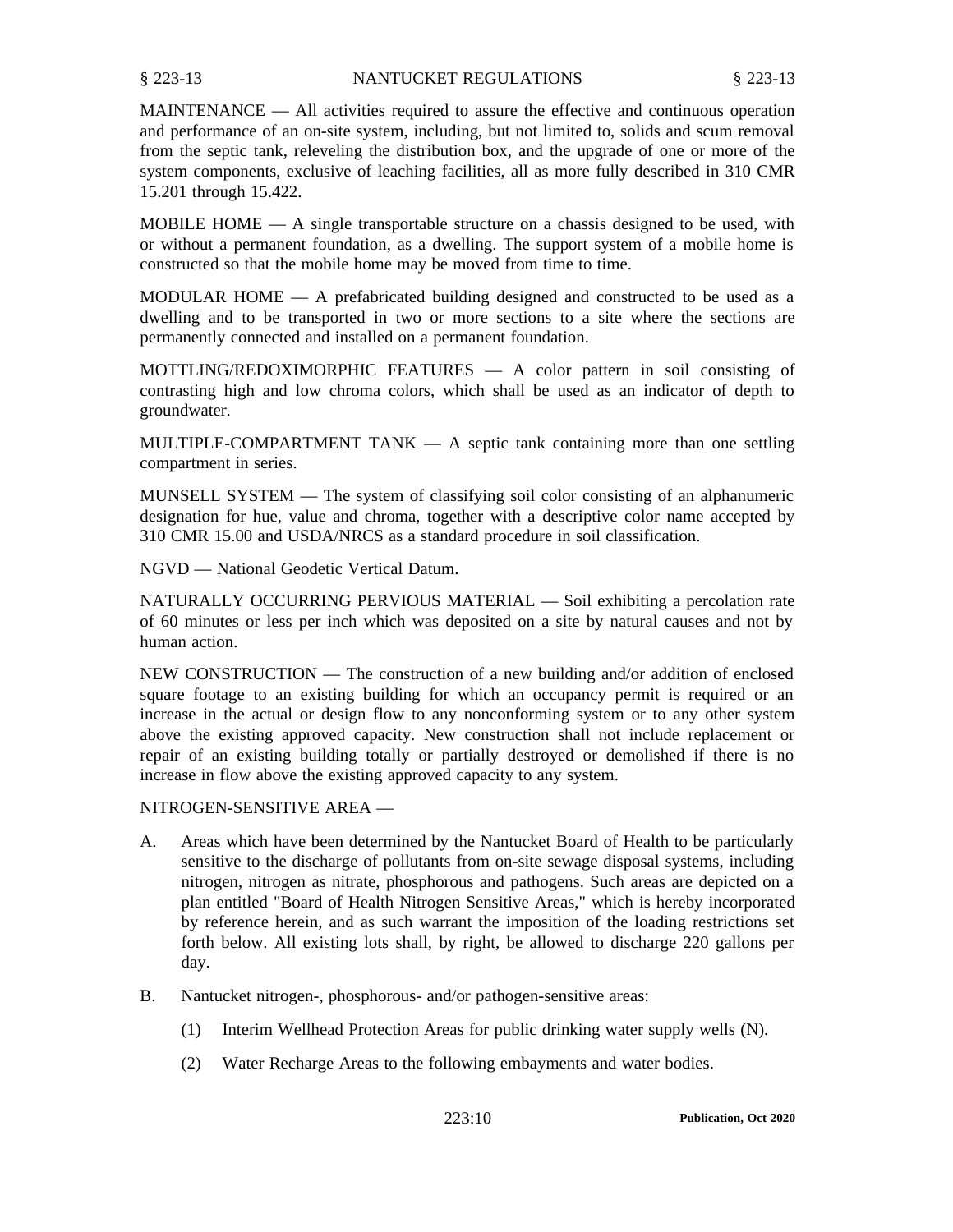- (a) Nantucket Harbor and its estuaries (N).
- (b) Sesachacha Pond (N).
- (c) Madaket Harbor area, including Hither Creek (N).
- (d) Hummock Pond and North Head of Hummock Pond (P).
- (e) Long Pond and North Head of Long Pond (P).
- (f) Miacomet Pond (P).

NONCONFORMING SYSTEM — Any system which is not in full compliance with the standards and requirements of 310 CMR 15.00 and for which <sup>a</sup> variance or local upgrade approval has not been obtained. Nonconforming systems include, but are not limited to, cesspools, privies, failed systems, and systems with <sup>a</sup> design flow above 10,000 gallons per day.

OBSERVED GROUNDWATER ELEVATION — That elevation below the ground surface at which water is observed weeping, flowing from the walls of, or standing in <sup>a</sup> deep observation hole.

ON-SITE SYSTEM OR DISPOSAL SYSTEM or ON-SITE SUBSURFACE SEWAGE DISPOSAL SYSTEM or SYSTEM  $- A$  system or series of systems for the treatment and disposal of sanitary sewage.

- A. The standard components of <sup>a</sup> system include, but are not limited to: <sup>a</sup> building sewer; <sup>a</sup> septic tank to retain solids and scum; <sup>a</sup> distribution box; <sup>a</sup> soil absorption system containing effluent distribution lines to distribute and treat septic tank effluent prior to discharge to appropriate subsurface soils; and <sup>a</sup> reserve area.
- B. The terms "on-site or disposal system or on-site subsurface sewage disposal system or system" also include tight tanks, shared systems, alternative systems and other on-site systems as defined in 310 CMR 15.00.

OPEN DRAIN — Any uncovered ditch, swale or culvert used for the conveyance of surface water runoff or groundwater. A culvert that carries <sup>a</sup> watercourse or intermittent stream is not an open drain.

 $OPERATE$  — To use or occupy a facility served by an on-site system or to own a facility where such use or occupation exists.

OPERATOR — A person who, alone or together with other persons, has charge or control of any system.

OWNER — A person who, alone or together with other persons, has legal title to any facility served by <sup>a</sup> system or control of the facility, including but not limited to any agent, executor, administrator, trustee, lessee, or guardian of the estate for the holder of legal title.

PERCOLATION TEST — A field test to assess the suitability of soils in <sup>a</sup> defined area for the subsurface disposal of sanitary sewage as described at 310 CMR 15.00. **[Amended during codification]**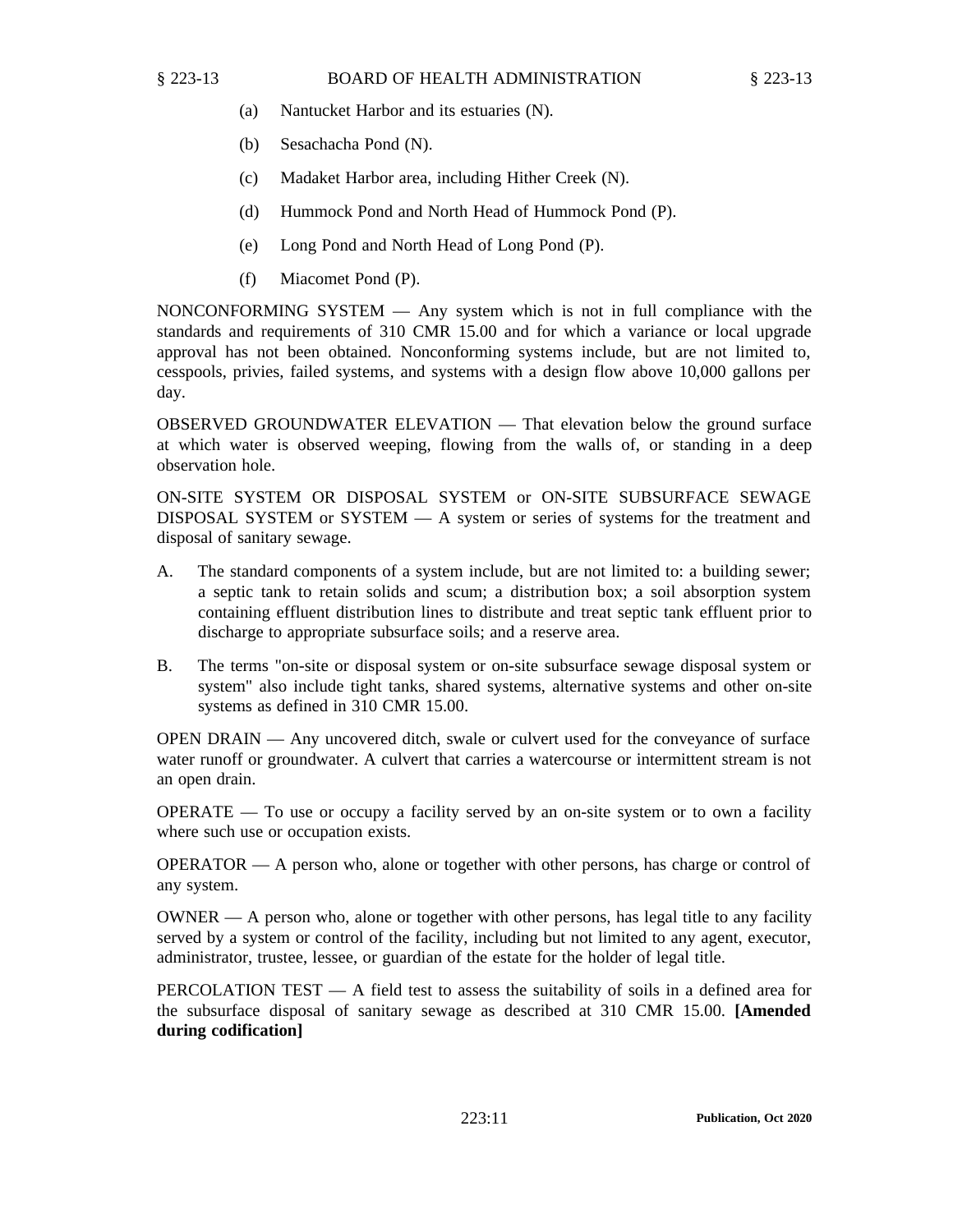PERSON — Any individual, partnership, firm, association, authority, trust or group, including, but not limited to, <sup>a</sup> city, town, county, the Commonwealth and its agencies, the Nantucket Land Bank, and the federal government.

PORTABLE OR TEMPORARY TOILET FACILITIES — A structure used for the disposal or temporary storage of human waste with or without water transport consisting of <sup>a</sup> selfcontained shelter with <sup>a</sup> sealed cleanable and reusable effluent vault.

PRIVY — A structure used for the disposal of human wastes without water transport consisting of <sup>a</sup> shelter built over an unlined pit or vault in the ground into which waste is deposited. A privy is <sup>a</sup> nonconforming system.

REGULATORY FLOOD ZONE — Coastal areas of special flood hazard (V and A FEMA flood zones) which extend from the mean low water line to the inland limit of the onehundred-year floodplain supporting waves greater than three feet in height (V Zone) and flood depths of one foot to three feet (A Zone). The boundary of these flood zones shall be determined by reference to the National Flood Insurance Program [currently administered by the Federal Emergency Management Agency (FEMA)] flood data and Flood Insurance Rate Maps for the Town of Nantucket.

RESERVE AREA — An area of land with demonstrated capacity for subsurface sewage disposal upon which no permanen<sup>t</sup> structure shall be constructed and which is intended for replacement of the existing leaching facility should it fail.

RETIREMENT MOBILE HOME PARK — A facility upon which two or more mobile homes, restricted to use by adults over 55 years of age (in accordance with 42 U.S.C. § 3601 et seq.), are located on <sup>a</sup> continual or seasonal nonrecreational basis, regardless of whether <sup>a</sup> charge is made therefor.

SANITARY SEWAGE or SEWAGE — Graywater and blackwater from domestic, commercial and other nonindustrial sources.

SANITARY SEWER — Any system of pipes, conduits, pumping stations, force mains and all other structures and devices used for collecting and conveying wastewater to <sup>a</sup> public or private treatment works facility.

SATURATED ZONE — Any portion of the earth below the land surface where available openings (pores, fissures, joint or solution cavity) are filled with water.

SCUM — A mass of light solids, such as hair, grease, oils and soaps, floating on the surface of the wastewater in <sup>a</sup> septic tank.

SEASONAL — A time period not exceeding 180 cumulative days in any given calendar year.

SEPARATION DISTANCE — The distance between the components of an on-site system, structure, drainage facilities, and property boundary lines.

SEPTAGE — Material physically removed from any par<sup>t</sup> of an on-site system, including, but not limited to, the solids, semi-solids, scum, sludge and liquid contents of <sup>a</sup> septic tank, privy, chemical toilet, cesspool, holding tank, or other sewage waste receptacle. It does not include any material which is hazardous waste.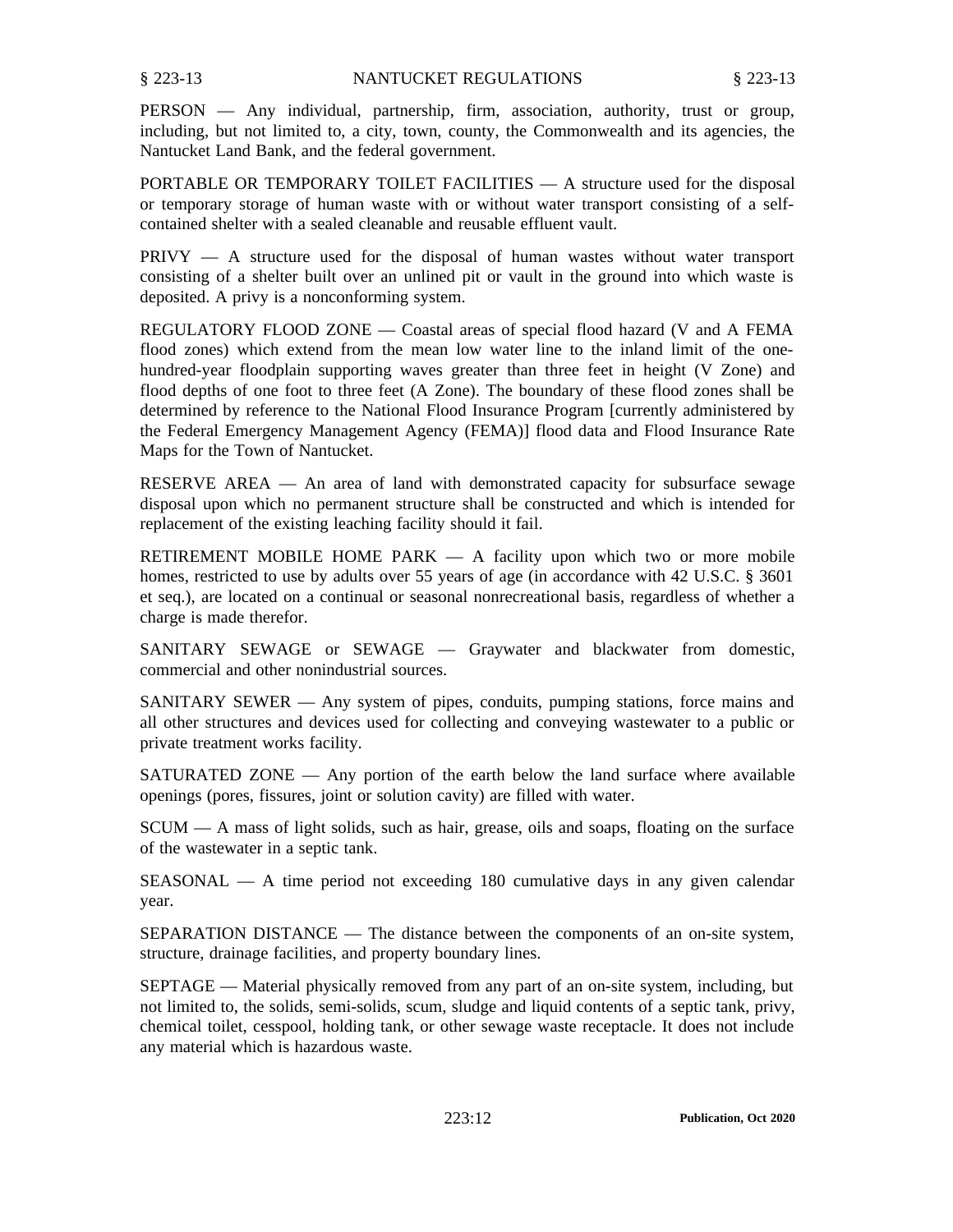BOARD OF HEALTH ADMINISTRATION § 223-13 § 223-13

SEPTAGE HAULER — A person licensed by an approving authority to remove septage from on-site sewage disposal systems and transport it to an approved disposal location in accordance with 310 CMR 15.500 et seq. **[Amended during codification]**

SEPTAGE HAULER PERMIT — A permit issued pursuan<sup>t</sup> to the authority of MGL c. 111, § 31 and 310 CMR 15.500 et seq., entitling <sup>a</sup> person to transport septage within the Commonwealth. **[Amended during codification]**

SEPTIC SYSTEM ADDITIVE — Any solid or liquid material or biological agen<sup>t</sup> intended or used primarily for cleaning, treating, degreasing, unclogging, disinfecting, deodorizing, or otherwise affecting the performance of any componen<sup>t</sup> of an on-site system.

SEPTIC TANK — A watertight receptacle to receive sewage from <sup>a</sup> building sewer which is designed and constructed to permit sufficient retention of wastewater to allow for the separation of scum and sludge and the partial digestion of organic matter before discharge of the liquid portion to <sup>a</sup> soil absorption system.

SEPTIC TANK EFFLUENT — The liquid portion of settled sewage which is discharged from the outlet of <sup>a</sup> septic tank to distribution lines in <sup>a</sup> soil absorption system.

SEWAGE — Material including but not limited to solids, semi-solids, scum, sludge, and liquid waste from sanitary facilities. The term "sewage" does not include any material which is considered hazardous waste.

SOIL ABSORPTION SYSTEM — A system of trenches, galleries, chambers, pits, field(s) or bed(s), together with effluent distribution lines and aggregate which is installed in appropriate soils to receive effluent from <sup>a</sup> septic tank and transmit it to <sup>a</sup> soil interface for treatment in <sup>a</sup> biological mat and disposal to the underlying soils.

SOIL EVALUATOR — A person certified by the Department pursuan<sup>t</sup> to 310 CMR 15.101 as capable of determining the suitability of <sup>a</sup> specific site for the use of an on-site subsurface sewage disposal system in compliance with 310 CMR 15.000.

SOIL TEXTURE — The relative proportions of sand, silt and clay in <sup>a</sup> given soil matrix as defined by the USDA-NRCS. **[Amended during codification]**

STUDIO — A building or <sup>a</sup> room or rooms that include or have direct physical access to <sup>a</sup> bathroom and/or half bath facilities. Each such room complying with the requirements for <sup>a</sup> studio shall be calculated as <sup>a</sup> bedroom.

SUBSURFACE DRAIN — Any underground conduit used for the underground conveyance of surface water or groundwater, including, but not limited to, stormwater culverts, curtain drains and French drains.

SURFACE WATER — All waters other than groundwaters within the jurisdiction of the Commonwealth, including without limitation, rivers, streams, lakes, ponds, springs, reservoirs, impoundments, (except man-made lined ponds) estuaries, wetlands, coastal waters and certified vernal pools.

SURFACE WATER SUPPLY — Any lake, pond, reservoir, or impoundment designated as <sup>a</sup> public water supply in the Massachusetts Surface Water Quality Standards, 314 CMR 4.00.

SYSTEM — See "on-site system."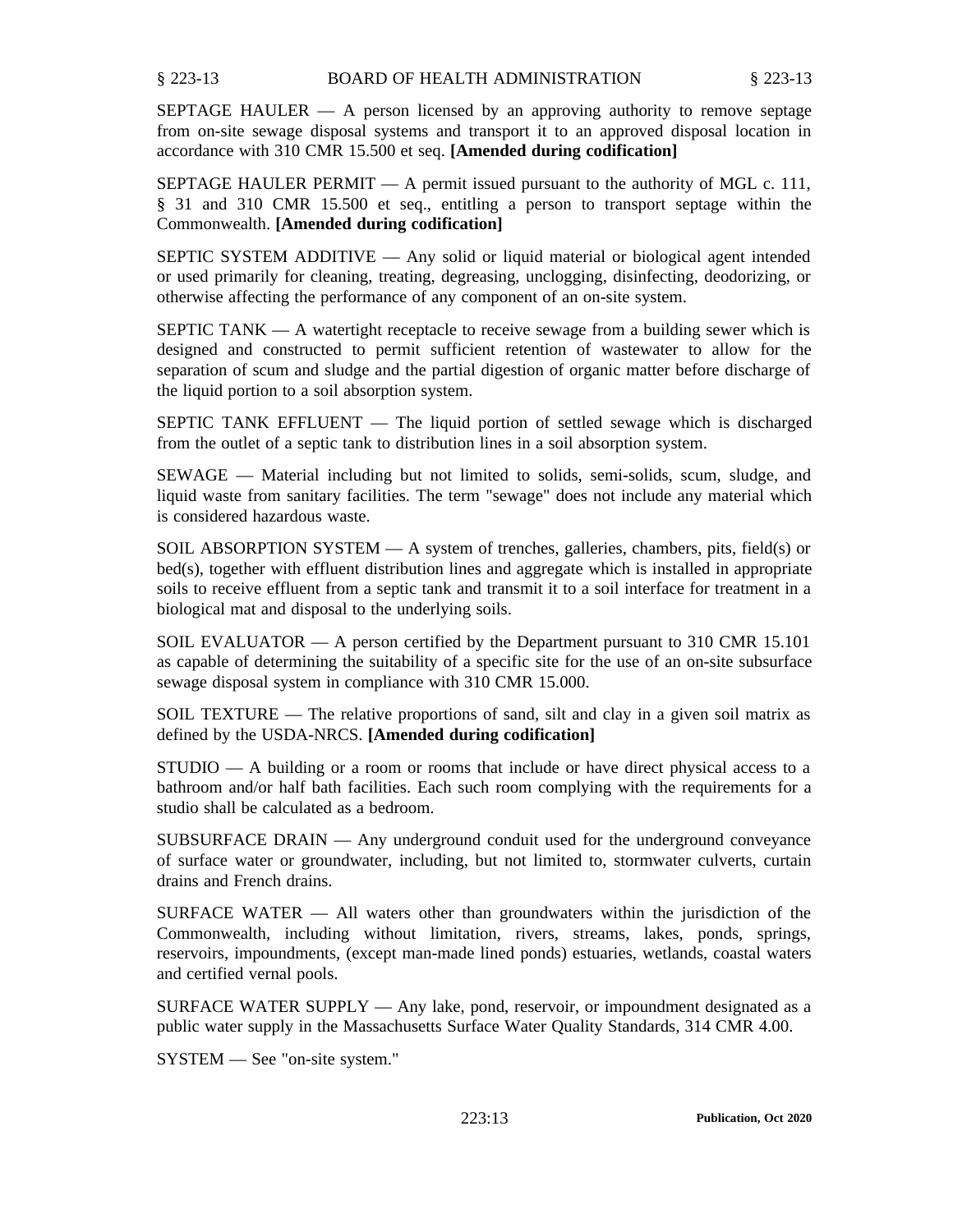# § 223-13 NANTUCKET REGULATIONS § 223-13

SYSTEM INSPECTOR — A person certified by the Massachusetts Department of Environmental Protection pursuan<sup>t</sup> to 310 CMR 15.340 as capable of appropriately assessing the condition of an on-site system in accordance with 310 CMR 15.000 and under Chapter 309, Nantucket Harbor Watershed, Article I, and Chapter 332, Article III, On-Site Sewage Disposal Systems, of the Code of the Town of Nantucket.

TECHNICAL FAILURE —

- A. Separation distances less than six feet between the bottom of the leach facility and groundwater in documented nitrogen-sensitive areas.
- B. Separation distances less than five feet between the bottom of the leach facility and groundwater in areas outside documented nitrogen-sensitive areas.

TEMPORARY — See "seasonal."

TIGHT TANK — A watertight vessel having an inlet to receive raw sewage but no outlet and which is designed and used to collect and store sewage until it is removed for disposal.

TITLE 5 OF THE STATE ENVIRONMENTAL CODE — 310 CMR 15.000, as amended. **[Amended during codification]**

TOILET FACILITY — Disposal apparatus used for the removal of human waste products, including the room or rooms utilized to house such apparatus.

TRANSIENT RESIDENTIAL FACILITY — Hotels, motels, inns, rooming, lodging, gues<sup>t</sup> houses, dormitories, and time-sharing or time-interval ownership dwelling units or dwelling, dwelling units or dwellings.

TREATMENT WORKS — Any and all devices, processes, and properties, real or personal, used in the collection, pumping, transmission, storage, treatment, disposal, recycling, reclamation or reuse of waterborne pollutants, including septage receiving facilities but not including any works receiving <sup>a</sup> hazardous waste from off the site of the works for the purpose of treatment, storage or disposal. Treatment works must be permitted by the Massachusetts Department of Environmental Protection pursuan<sup>t</sup> to the authority of MGL c. 21, §§ 27 through 51 and regulations thereunder. **[Amended during codification]**

UPGRADE — The modification of one or more components of an on-site system or the design and construction of <sup>a</sup> new on-site system which is intended to bring <sup>a</sup> nonconforming or failed system into conformance with 310 CMR 15.000 to the maximum feasible extent. An emergency repair is not an upgrade.

USDA/NRCS — The United States Department of Agriculture, Natural Resources Conservation Service. **[Amended during codification]**

USGS — The United States Geological Survey, within the United States Department of the Interior.

WATER SUPPLY WELL — Any public or private source of groundwater used for human consumption, including, but not limited to, <sup>a</sup> source approved for such use by the Nantucket Board of Health or the Department in accordance with MGL c. 111, § 122A or 310 CMR 22.00.